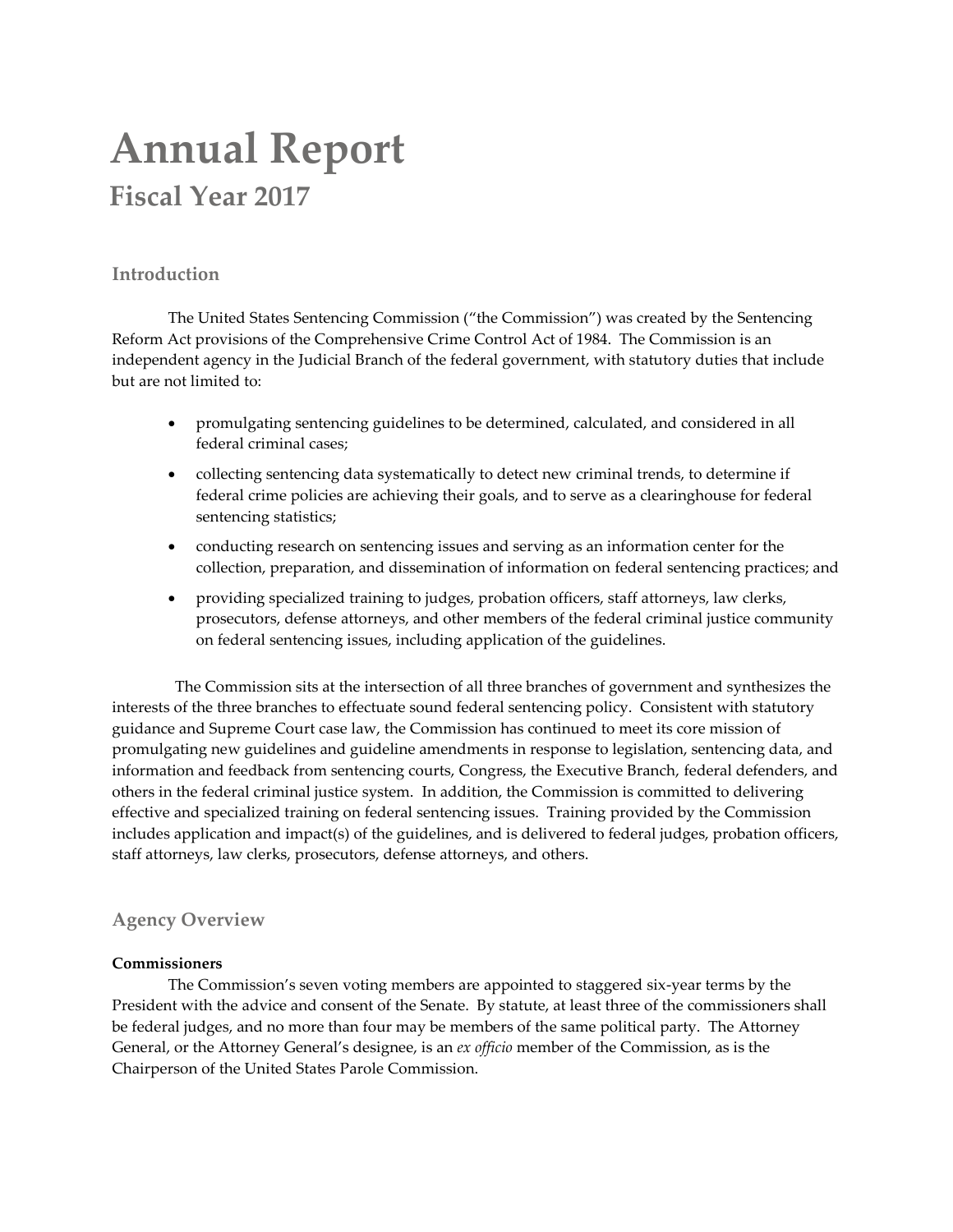On January 3, 2017, Circuit Judge William H. Pryor Jr. was named Acting Chair of the Commission, as the term of the former Chair, Chief Judge Patti B. Saris expired at the end of the 114<sup>th</sup> congressional session. Other commissioners include Professor Rachel E. Barkow, Senior District Judge Charles R. Breyer, Judge Danny C. Reeves, J. Patricia Wilson Smoot (*ex officio*, U.S. Parole Commission) and Zachary C. Bolitho (*ex officio*, U.S. Department of Justice). The Commission, by statute, must have at least four voting commissioners for a voting quorum.

#### **Organization**

The Commission staff of 94 employees in FY 2017 is divided into the offices of the Staff Director, General Counsel, Education and Sentencing Practice, Research and Data, Legislative and Public Affairs, and Administration.

The **Office of the Staff Director** supervises and coordinates all agency functions. The director of each office outlined above reports to the staff director, who in turn reports to the Commission chair.

The **Office of General Counsel** provides support to the Commission on a variety of legal issues, including the formulation and application of guidelines and guideline amendments, legislative proposals, and statutory interpretations. Legal staff members monitor district and circuit court application and interpretation of the guidelines and advise commissioners about statutes affecting the Commission's work. The legal staff provides training support in conjunction with the Office of Education and Sentencing Practice.

In addition, the office performs all drafting services for the Commission, prepares the *Guidelines Manual* for printing, formally manages and maintains all papers and exhibits received by the Commission that constitute requests for Commission action on sentencing policy development, and coordinates the Commission's policy initiatives.

The **Office of Education and Sentencing Practice** performs the lead role in teaching guideline application to judges, probation officers, prosecuting and defense attorneys, and other criminal justice professionals. The staff develops training materials, participates in the sentencing guideline segments of training programs sponsored by other agencies, works in conjunction with the Administrative Office of the U.S. Courts and the Federal Judicial Center to create webcasts that are aired on the Commission's website, and helps inform the Commission about current guideline application practices. The office also operates the "HelpLine" to respond to guideline application questions from the Judicial Branch.

The **Office of Research and Data** provides statistical and other social science research and analyses on specific sentencing issues and federal crime. The office receives documents from the federal courts concerning the sentences imposed on individual offenders, analyzes and enters information from those documents into a comprehensive computer database created and maintained by the Commission, and creates annual datafiles of sentencing information. Individual offender datafiles (without individual identifiers) from fiscal year 2002 to the present are available on the website. Working with the Office of the General Counsel, the Office of Research and Data also collects information on organizations convicted of crimes and on appeals filed in individual and organizational cases.

The Office of Research and Data studies a variety of sentencing issues, including changes in the types and severity of federal crimes, changes in the demographic characteristics and criminal history of federal offenders, and sentencing trends in the federal courts. The office creates periodic reports on federal sentencing practices and tracks the application of the sentencing guidelines. These reports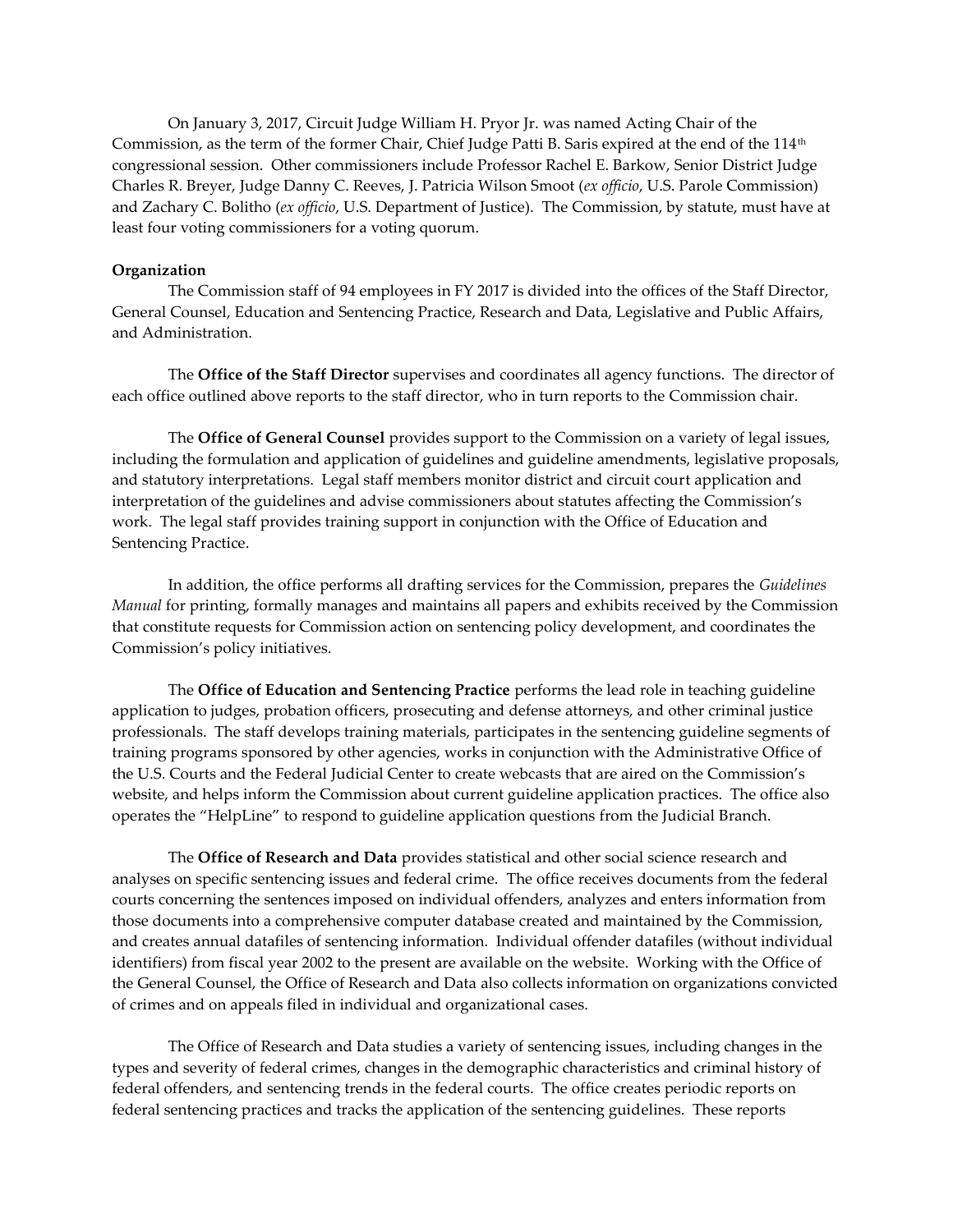provide data concerning the types of crimes committed, the offenders who commit those crimes, and how courts sentence offenders and use the guidelines. The office also provides projections of the effect on the federal prison population of proposed legislation and proposed guideline amendments. The reports are distributed to the courts, Congress, the Executive Branch, and the public.

The **Office of Legislative and Public Affairs** serves as the Commission's liaison with Congress on sentencing matters, monitors Congress's criminal law agenda, analyzes legislative proposals, drafts congressional testimony, and takes the lead role in responding to congressional inquiries. The office also provides services and information to other external entities, including the judiciary, Executive Branch agencies, academia, and advocacy groups. The office works closely with the Office of General Counsel on statutory interpretations and analyses.

The office is also responsible for the agency's public information functions, responding to inquiries and requests for information from the media, the public, Congress, academia, and government agencies. The office plays a primary role in coordinating the production, editing, printing, and dissemination of all Commission publications, including the *Guidelines Manual* and reports to Congress, and is responsible for the Commission's website and social media presence. The office also plays a key role in the coordination of the Commission's public hearings.

The **Office of Administration** provides general administrative support to commissioners and staff regarding budget and finance, information technology, contracting, human resources, facilities, and a variety of other office activities. This office also contains the Information Systems unit, which develops and maintains the Commission's extensive information systems applications and the Commission's records management system.

# **Budget and Expenditures**

For FY 2017, the Commission received an annual appropriation of \$18,100,000 to continue to fulfill statutory duties envisioned by the Sentencing Reform Act of 1984. The Commission did not request program increases for FY 2018. The Commission continues to maximize its existing resources by prioritizing cost-containment and efficiency.

# **FY 2017 Activity Overview**

In FY 2017, the Commission took a leading role in increasing the fairness and effectiveness of sentencing, and improving recidivism outcomes, thereby saving federal resources. The subsequent sections of this report demonstrate the Commission's commitment to these principles and in meeting its statutory requirements:

- Conducting Research
- Collecting and Reporting Sentencing Data
- Sentencing Policy Development
- Training and Outreach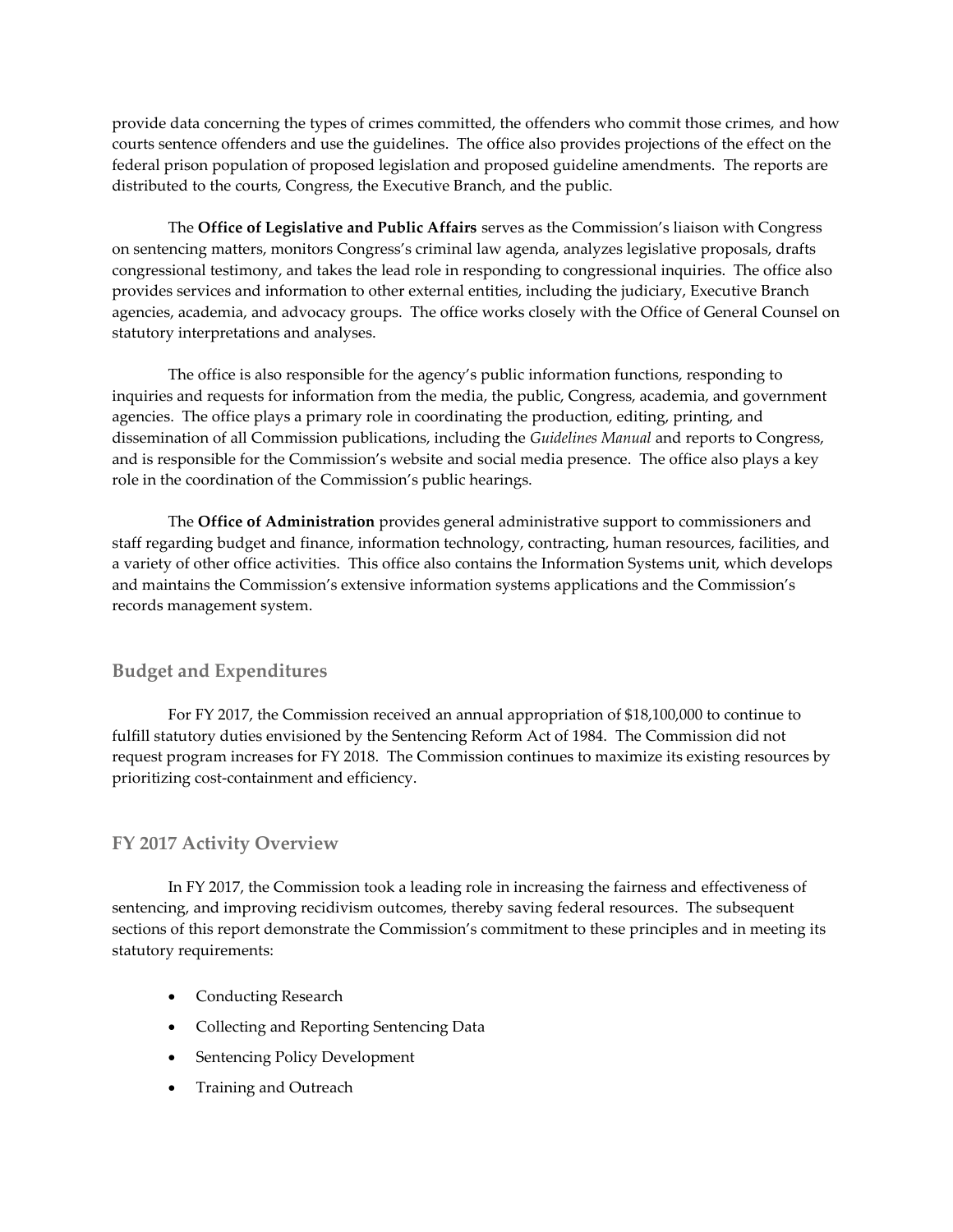#### **Conducting Research**

Research is a critical component of the Commission's overall mission. The Commission's research staff regularly analyze the current and prior fiscal years' data to identify how courts sentence offenders and use the guidelines. The Commission routinely uses these analyses when considering proposed changes to the guidelines. Similarly, many analyses are published by the Commission as a resource for policy-makers and the larger criminal justice community.

In FY 2017, the Commission continued to work to making its data and research more readily accessible to Congress, the courts, the public, and the press. The Commission updated and expanded its Quick Facts series, first introduced in FY 2013. The Quick Facts series is designed to provide concise facts about a single area of federal crime in an easy-to-read, two-page format. The Commission updated nearly all of its publications in the Quick Facts series in FY 2017. It also introduced several new publications in the series, on health care fraud, government benefits fraud, credit card fraud, mortgage fraud, securities & investment fraud, bribery of public officials, and non-U.S. citizens offenders. The Commission will continue to update these publications regularly.

In FY 2017, the Commission published two new reports in its ongoing study of the recidivism of more than 25,000 federal offenders over an eight-year follow-up period. The study draws on partnerships across the federal criminal justice system and combines data from the Commission, the U.S. Department of Justice, and the Administrative Office of the U.S. Courts to develop a trajectory of offenders prior to incarceration, during incarceration, and following reentry into the community. In FY 2017 the Commission published *Recidivism Among Federal Drug Trafficking Offenders* and *Criminal History and Recidivism of Federal Offenders*. In FY 2018, the Commission will publish additional findings from this recidivism study.

In FY 2017 the Commission published *2017 Overview of Mandatory Minimum Penalties in the Federal Criminal Justice System*. This publication assesses the impact of mandatory minimum penalties on federal sentencing. It continues the Commission's work in this area by highlighting recent developments regarding the charging of offenses carrying a mandatory minimum penalty and providing updated sentencing data regarding the use and impact of mandatory minimum penalties. This publication builds on the Commission's previous reports and publications—particularly, its *2011 Report to the Congress: Mandatory Minimum Penalties in the Federal Criminal Justice System*. In FY 2018, the Commission will publish additional publications on the impact of mandatory minimum penalties for specific offense types.

The Commission also published *Federal Alternative-to-Incarceration Court Programs*, which discusses the nature of emerging federal alternative-to-incarceration court programs and highlights several legal and social science issues relating to these programs and two short research reports, *Youthful Offenders in the Federal System* and *An Analysis of the Implementation of the 2014 Clemency Initiative*.

# **Collecting and Reporting Sentencing Data**

To conduct the type of research outlined in the previous section and produce accurate and timely reports, the Commission collects data regarding every felony and class A misdemeanor offense sentenced each year. Sentencing courts are statutorily required to submit five sentencing documents to the Commission within 30 days of entry of judgment in a criminal case: (1) the charging document, (2) the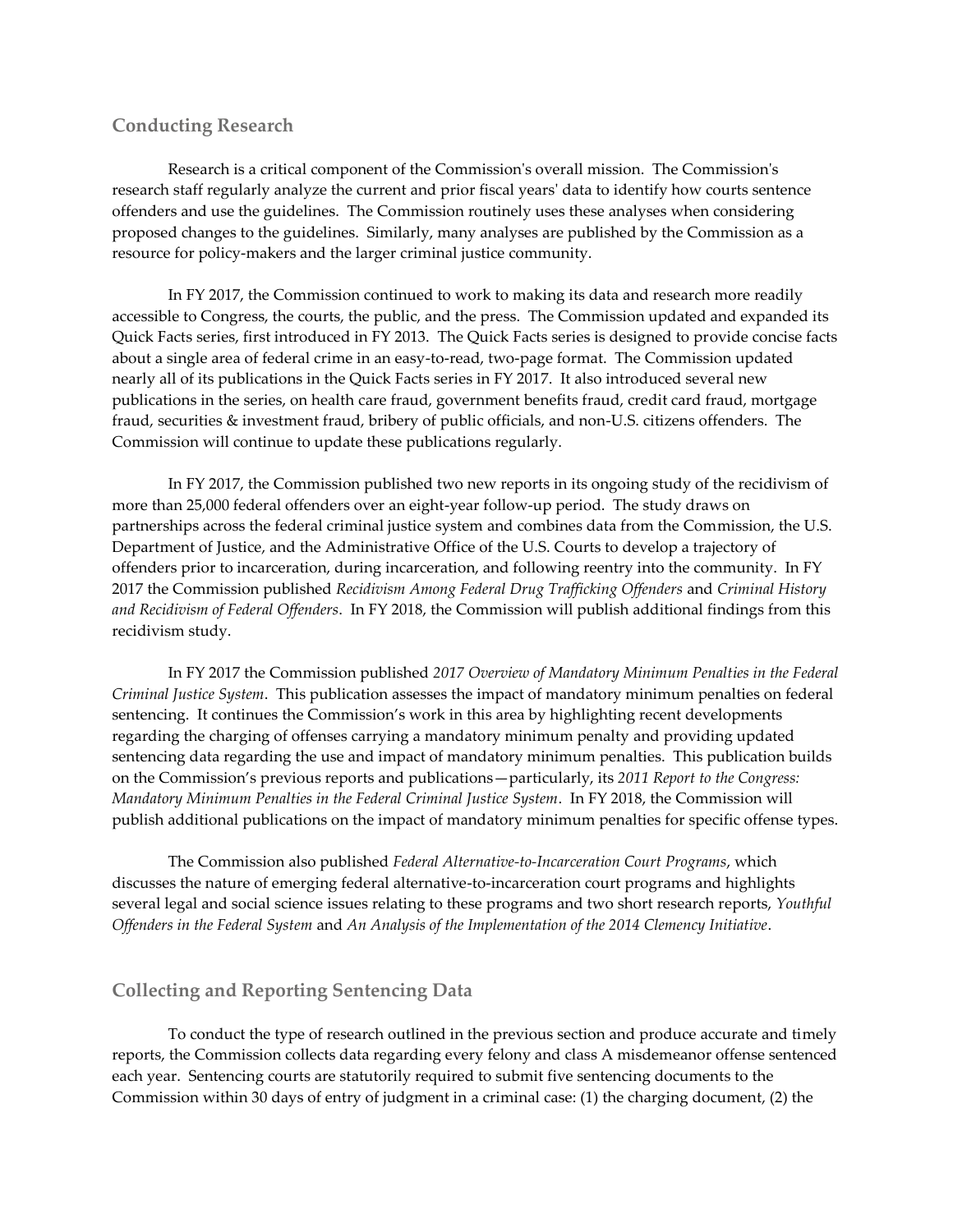plea agreement, (3) the presentence investigation report, (4) the judgment and commitment order, and (5) the statement of reasons form. The Commission analyzes these documents and collects information of interest and importance to policy-makers and the federal criminal justice community.

The Commission's data collection, analysis, and reporting requirements are impacted by the high volume of cases sentenced in the federal system annually. The Commission received approximately 310,000 documents for the 66,873 individual original sentencings that occurred in FY 2017. To put this caseload in perspective, in FY 1995, the Commission received documentation for 38,500 original sentencings. Select highlights from FY 2017 data are outlined below:

- In FY 2017, the courts reported 66,873 felony and Class A misdemeanor cases to the Commission. This represents a decrease of 869 cases from the prior fiscal year.
- The race of federal offenders remained largely unchanged from prior years. In FY 2017, 53.2 percent of all offenders were Hispanic, 21.5 percent were White, 21.1 percent were Black, and 4.2 percent were of another race. Non-U.S. citizens accounted for 40.7 percent of all offenders.
- Drug cases accounted for the largest single group of offenses in FY 2017, comprising 30.8 percent of all reported cases. Cases involving immigration, firearms, and fraud were the next most common types of offenses after drug cases. Together these four types of offenses accounted for 82.4 percent of all cases reported to the Commission in FY 2017.
- Among drug cases, offenses involving methamphetamine were most common, accounting for 34.6 percent of all drug cases.
- Drug sentences remained relatively stable across all drug types in fiscal year 2017. The average length of imprisonment increased slightly from FY 2016 in cases involving methamphetamines, from 90 months to 91 months, and also in marijuana cases, from 28 months to 29 months. In fiscal year 2017, 44.2 percent of drug offenders were convicted of an offense carrying a mandatory minimum penalty.

Overall, 79.8 percent of all sentences imposed in FY 2017 were either within the applicable guidelines range, above the range, or below the range at the request of the government. Slightly less than half (49.1 percent) of all cases were sentenced within the guidelines range, compared to 48.6 percent in FY 2016. In FY 2017, 20.1 percent of the sentences imposed were departures or variances below the guideline range other than at the government's request, compared to 20.8 percent in fiscal year 2016.

The Commission makes its sentencing data available to the public in several ways. Analyses of the data extracted from the sentencing documents are reported in this *Annual Report and Sourcebook of Federal Sentencing Statistics*, which is available both in print and on the Commission's website. The Commission also disseminates on its website key aspects of this data on a quarterly basis and provides trend analyses of the changes in federal sentencing practices over time.

The Commission continued to improve and expand use of its *Interactive Sourcebook of Federal Sentencing Statistics* in FY 2017. The *Interactive Sourcebook* allows users to create and customize tables and figures, for example by circuit, district, or state, and has improved the transparency and accessibility of the Commission's sentencing data to the public. Additionally, the *Interactive Sourcebook* provides analyses not found elsewhere, including analyses of sentence length by the primary guideline the court used at sentencing, amount of loss in fraud cases, and age of offenders in drug cases for each major drug type.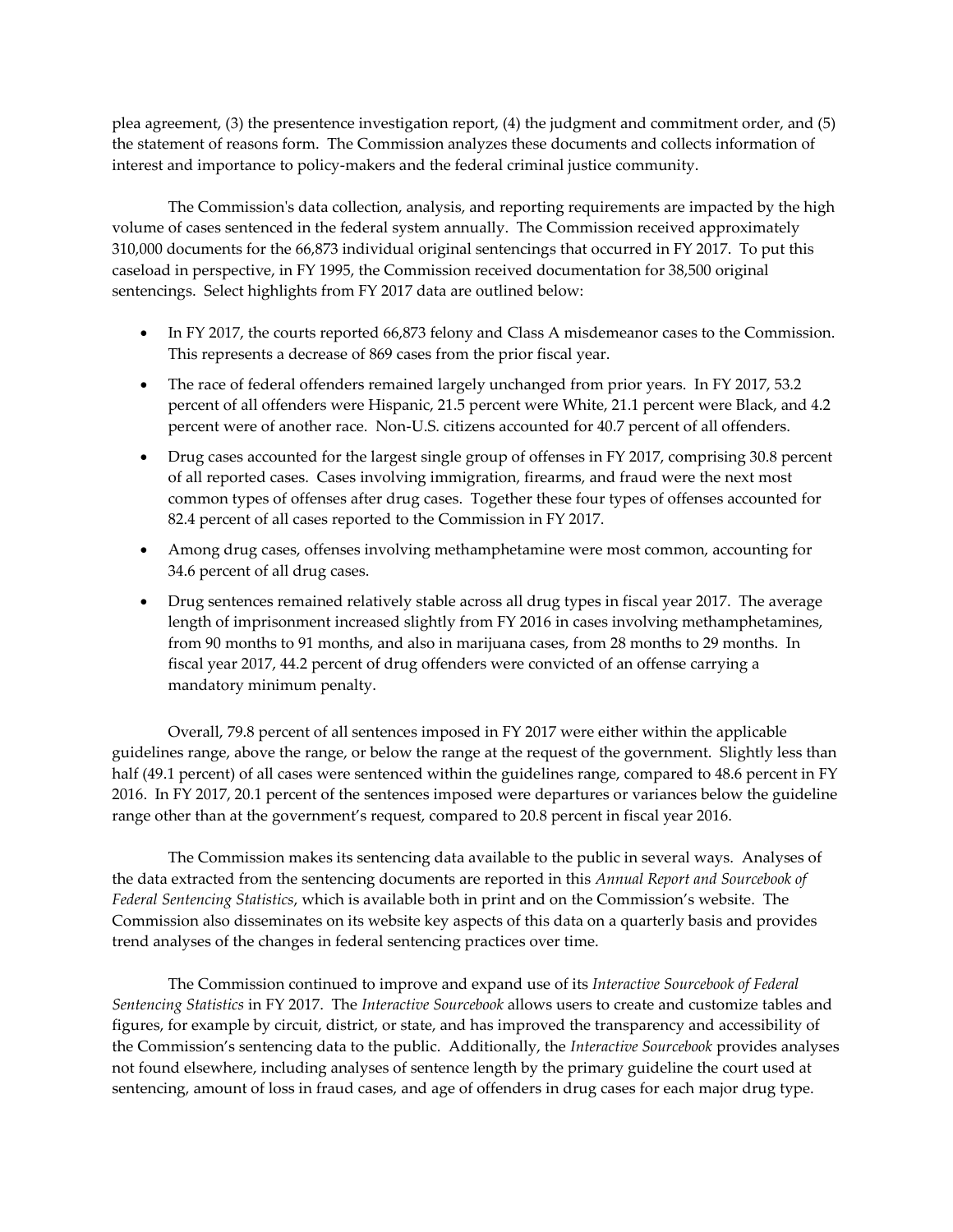As required by 28 U.S.C. § 994(g) and 18 U.S.C. § 4047, the Commission considers the impact of guideline amendments on the federal prison population. Since FY 2012, the Commission has made its prison and sentencing impact analyses available to the public on its website. The Commission is also often asked by Congress to complete prison and sentencing impact assessments for proposed legislation. In addition, the Commission responds to more general data requests from Congress on issues such as drugs, immigration, fraud, and sex offenses. It provides district, state-wide, and circuit data analyses to House and Senate Judiciary Committee members and, on an as-requested basis, to other members of Congress. The Commission also responds to requests for data analyses from federal judges, including specific data requests relating to pending cases.

#### **Sentencing Policy Development**

Established by the Commission, the sentencing guidelines are core to the agency's mission. They provide federal judges with fair and consistent sentencing ranges to consult at sentencing by:

- incorporating the purposes of sentencing (*i.e.*, just punishment, deterrence, incapacitation, and rehabilitation);
- providing certainty and fairness in meeting the purposes of sentencing by avoiding unwarranted disparity among offenders with similar characteristics convicted of similar criminal conduct, while permitting sufficient judicial flexibility to take into account relevant aggravating and mitigating factors; and
- reflecting, to the extent practicable, advancement in the knowledge of human behavior as it relates to the criminal justice process.

 From January 3, 2017 until March 21, 2017, the Commission lacked four voting commissioners, the minimum number of voting commissioners required by the Sentencing Reform Act to promulgate amendments to the federal sentencing guidelines. The lack of a voting quorum for a critical portion of the Commission's amendment cycle prevented the Commission from promulgating amendments to the guidelines in fiscal year 2017. The Commission, however, continued to hold public hearings and issue requests for public comment on its proposed amendments. These actions provided a sound basis for considering guideline amendments in FY 2018 and FY 2019.

 As a result, in August 2017 the Commission published several proposed amendments to the guidelines held over from the previous amendment cycle. Among the proposed amendments are an expansion of the availability of alternatives to incarceration for certain federal offenders. The Commission is also considering amendments that would respond to recent legislative actions including implementation of the Bipartisan Budget Act of 2015, which increases penalties relating to fraudulent claims under social security programs. The Commission continues to address recommendations from its Tribal Issues Advisory Group regarding how tribal convictions are treated in Chapter Four of the *Guidelines Manual* and the definition of "court protection order" in the guidelines. The Commission also voted on several long-term priorities, including an ongoing multi-year examination of the overall structure of the guidelines post-*Booker*.

 The Commission has also continued its work on the emerging and urgent issue of public concern—synthetic drugs. In FY 2017, the Commission continued studying drug offenses involving MDMA/Ecstasy, synthetic cannabinoids (such as JWH-018 and AM-2201), and synthetic cathinones (such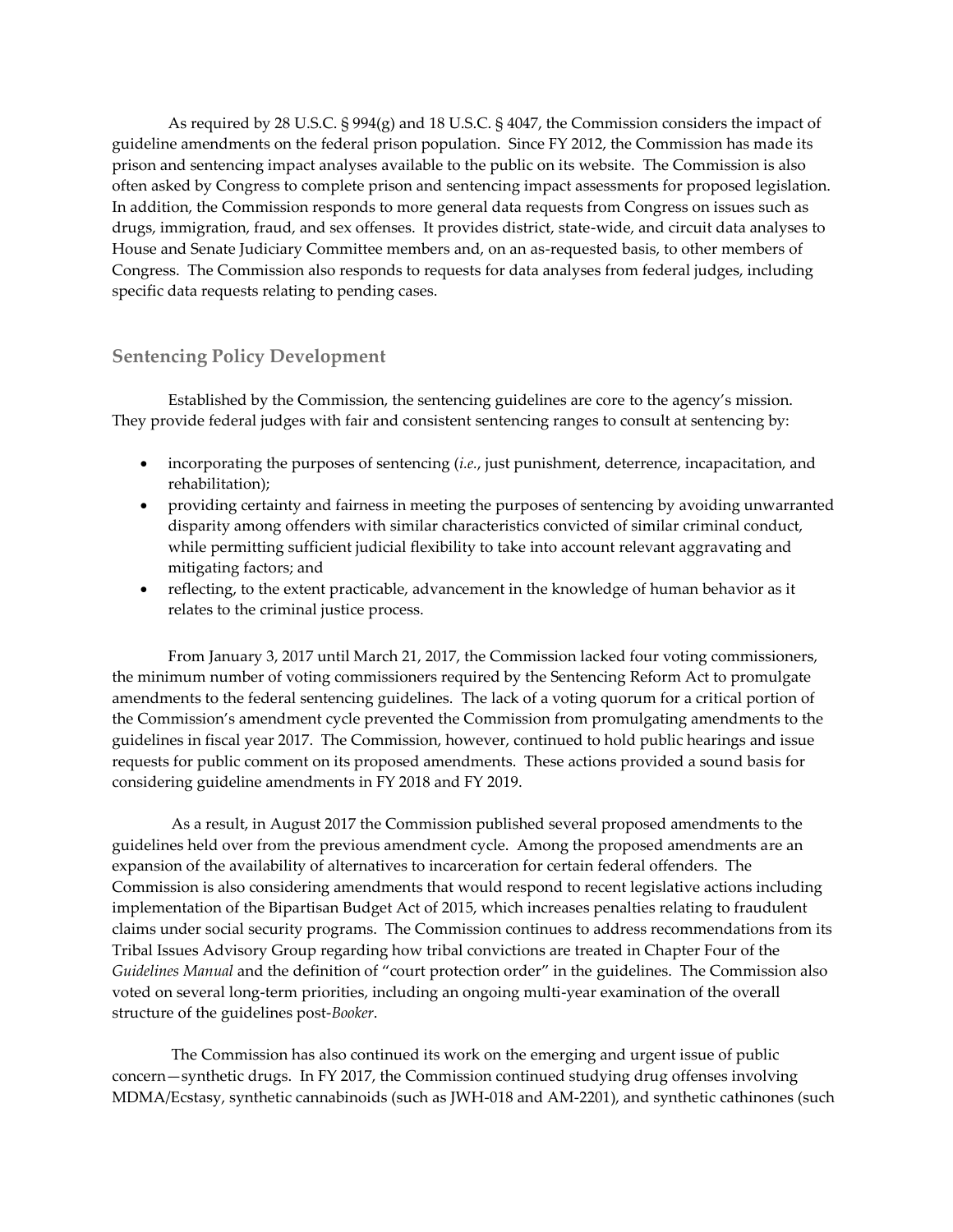as Methylone, MDPV, and Mephedrone). The Commission issued requests for public comment pertaining to these substances and held a public hearing on the issue of synthetic drugs in FY 2017. The expertise provided by witnesses at these hearings and the comments received from the public will be considered by the Commission as it further analyzes this important topic.

 The Commission continues to review recent and prospective Supreme Court litigation that may directly or indirectly affect the Commission's priorities and workload. For example, the Commission previously undertook an accelerated review of the guideline definition of "crime of violence" in the career offender guideline in response to uncertainty created by the Supreme Court's decision in *Johnson v. United States* in which the court struck down as unconstitutionally vague the residual clause portion of the statutory definition of "violent felony" in the Armed Career Criminal Act (ACCA). The Commission has released a publication related to this subject titled *Report to the Congress: Career Offender Sentencing Enhancements*. The report also contained the Commission's recommendations to Congress to narrow the scope of the directive in Section 994(h) to offenders with violence either in their instant offense or in their past, and the need for a uniform definition of "crime of violence." These recommendations were set forth in the Commission's 2016 Report to Congress, and the Judicial Conference of the United States, at the recommendation of the Criminal Law Committee, has endorsed them.

#### **Training and Outreach**

The Commission continues to fulfill its statutory duty to provide seminars, workshops, and training programs for judges, probation officers, law clerks, prosecutors, and defense attorneys on federal sentencing issues, including application of the guidelines. In FY 2017, commissioners and Commission staff conducted training programs to persons connected with the federal sentencing process from nearly all 94 federal districts, through discrete education programs, including programs for specific districts and circuits, specialized training programs for new probation officers and Criminal Justice Act attorneys, among others.

In FY 2016, the Commission identified a need to train federal judges on sentencing guidelines and related issues, and as a result, held its first training conference tailored specifically to the training needs of federal judges that year. In June 2017, the Commission conducted its second annual training seminar for judges in San Diego, California. More than 150 federal judges attended the seminars, and a third is planned for June 2018 in San Francisco, California.

In FY 2017, the Commission held two annual national training seminars in Baltimore, Maryland, in May, and Denver, Colorado, in September. More than 850 guidelines users, including federal probation officers, prosecutors, defense attorneys, and judges, attended the seminars. Commissioners and Commission staff also participated in academic programs, symposia, and circuit conferences as part of the ongoing discussion of federal sentencing issues.

The Commission continues to develop a more robust program of distance and online learning as part of its ongoing cost-containment efforts. In FY 2017 for the third year, the Commission developed an online interactive e-Learning program to educate the public, as well as judges, probation officers, and practitioners, about recurring issues in guideline application related to criminal history determinations. Earlier in the year, the Commission turned its comprehensive primer on the federal sentencing system, "Federal Sentencing: The Basics," into an interactive e-Learning course. The primer is sent to each newly